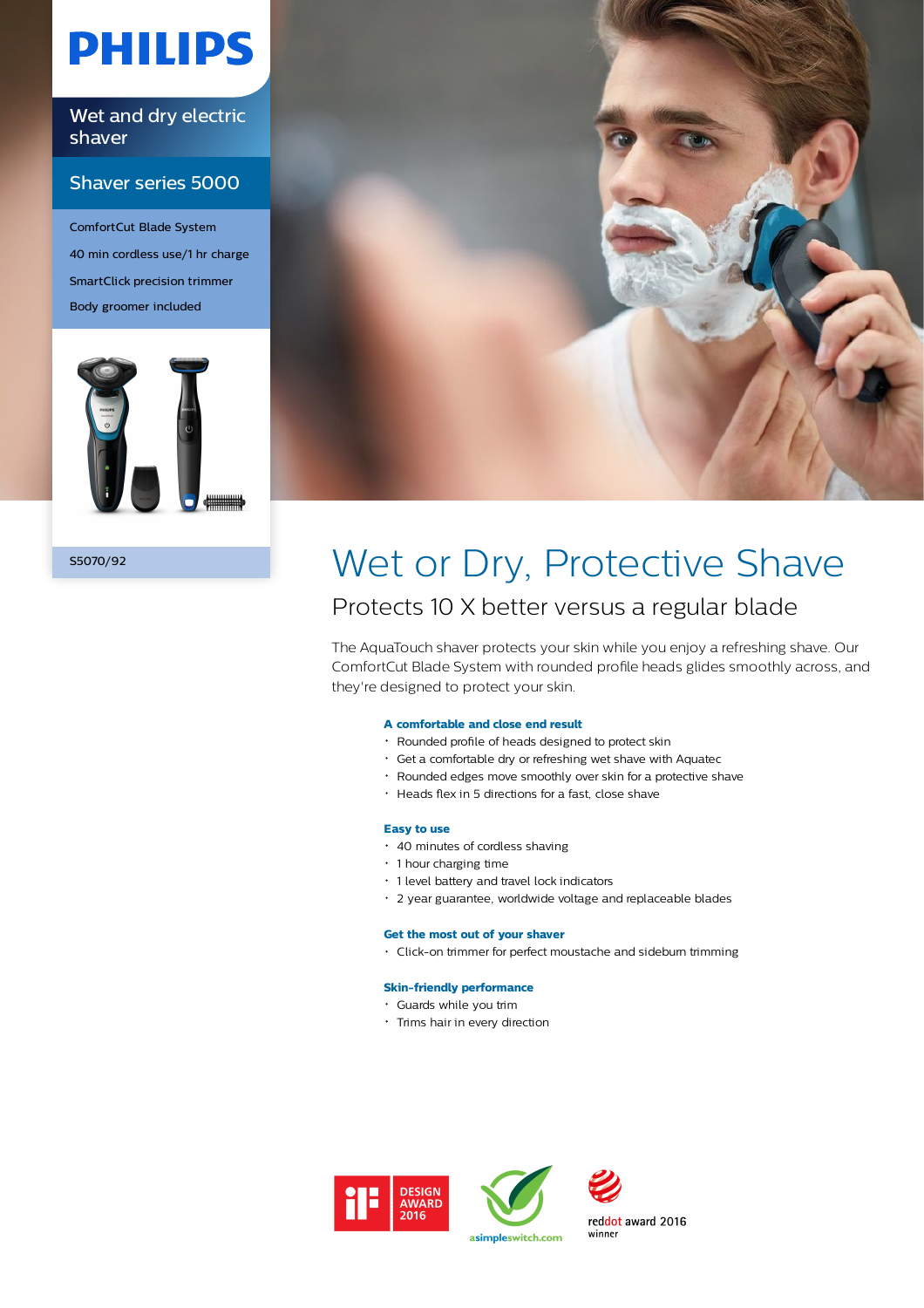## **Highlights**

#### **Skin Protection System**



Shave closely without nicks and cuts. Our ComfortCut Blade System with rounded head profile glides smoothly across, while protecting your skin.

#### **Aquatec Wet & Dry**



Choose how you prefer to shave. With the Aquatec Wet & Dry seal, you can opt for a quick yet comfortable dry shave. Or you can shave wet – with gel or foam – even under the shower.

#### **ComfortCut Blade System**



Get a comfortable shave, wet or dry. Our ComfortCut blades with rounded profile heads glide smoothly across your skin while protecting it from nicks and cuts.

#### **5 direction Flex Heads**



5 direction Flex Heads with 5 independent movements ensure close skin contact for a fast and close shave even on the neck and jaw line.

#### **SmartClick precision trimmer**



Click on our skin-friendly precision trimmer to finish your look. It's ideal for maintaining your moustache and trimming your sideburns.

#### **40 minutes of cordless shaving**



You'll have 40+ minutes of running time that's about 13 shaves – on a one-hour charge. This shaver only operates in cordless mode.

#### **1 hour charging time**



Shave for longer with every charge, thanks to our powerful energy-efficient, long-lasting battery. Do a quick charge for 5 minutes and you'll have enough power for one shave.



#### **iF DESIGN AWARD 2016**

Design ExcellenceiF DESIGN AWARD 2016



asimpleswitch.com

#### **Philips Green Logo**

Philips Green Products can reduce costs, energy consumption and CO2 emissions. How? They offer a significant environmental improvement in one or more of the Philips Green Focal Areas — Energy efficiency, Packaging, Hazardous substances, Weight, Recycling and disposal and Lifetime reliability.



reddot award 2016 winner

**Red Dot Award 2016: Winner** Design ExcellenceRed Dot Award 2016: Winner